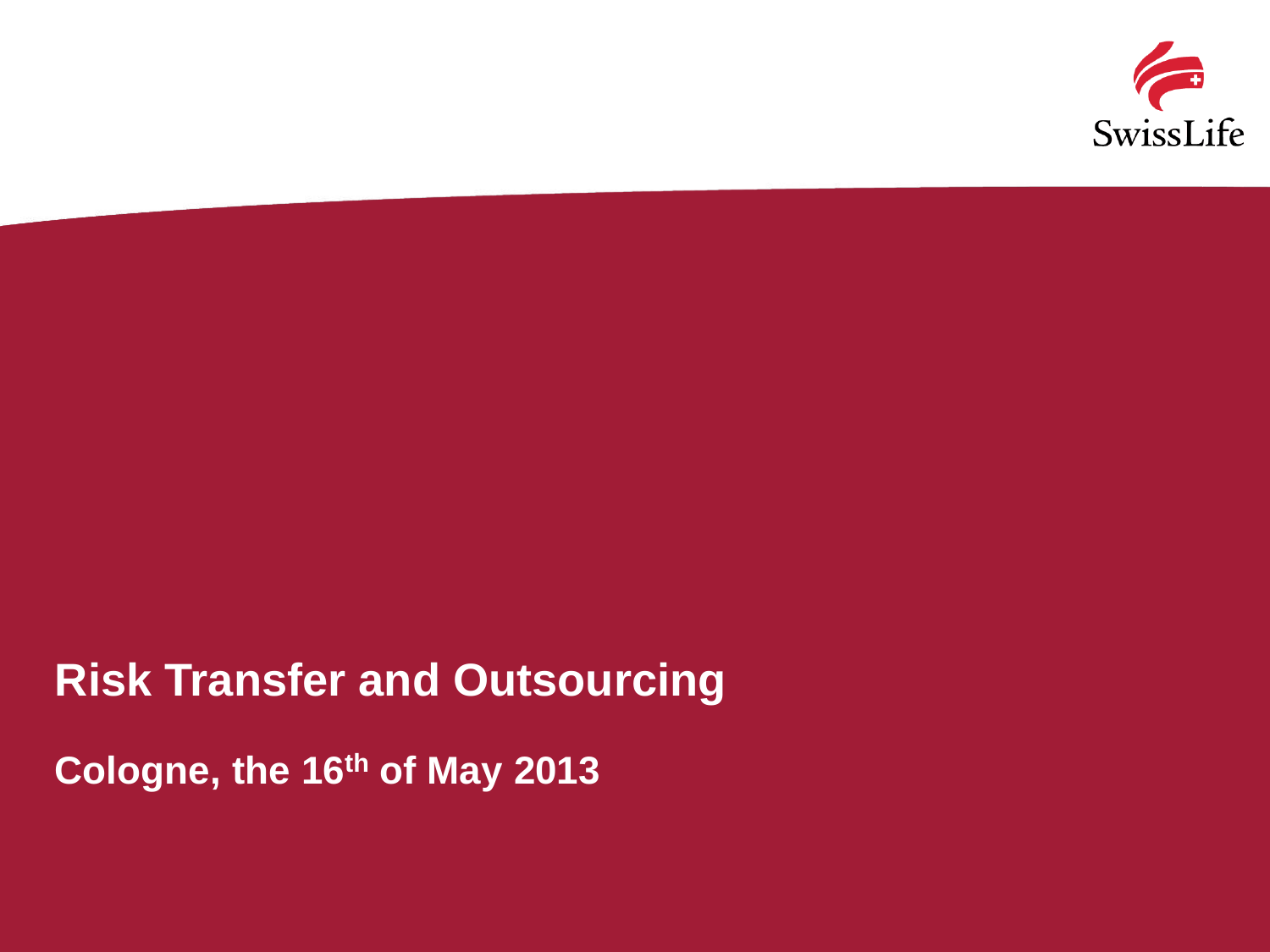

 $\rightarrow$  Starting out with Outsourcing

Requirements with regard to Outsourcing Roles and Processes Risk Analysis and Dealing with its Consequences **Conclusion**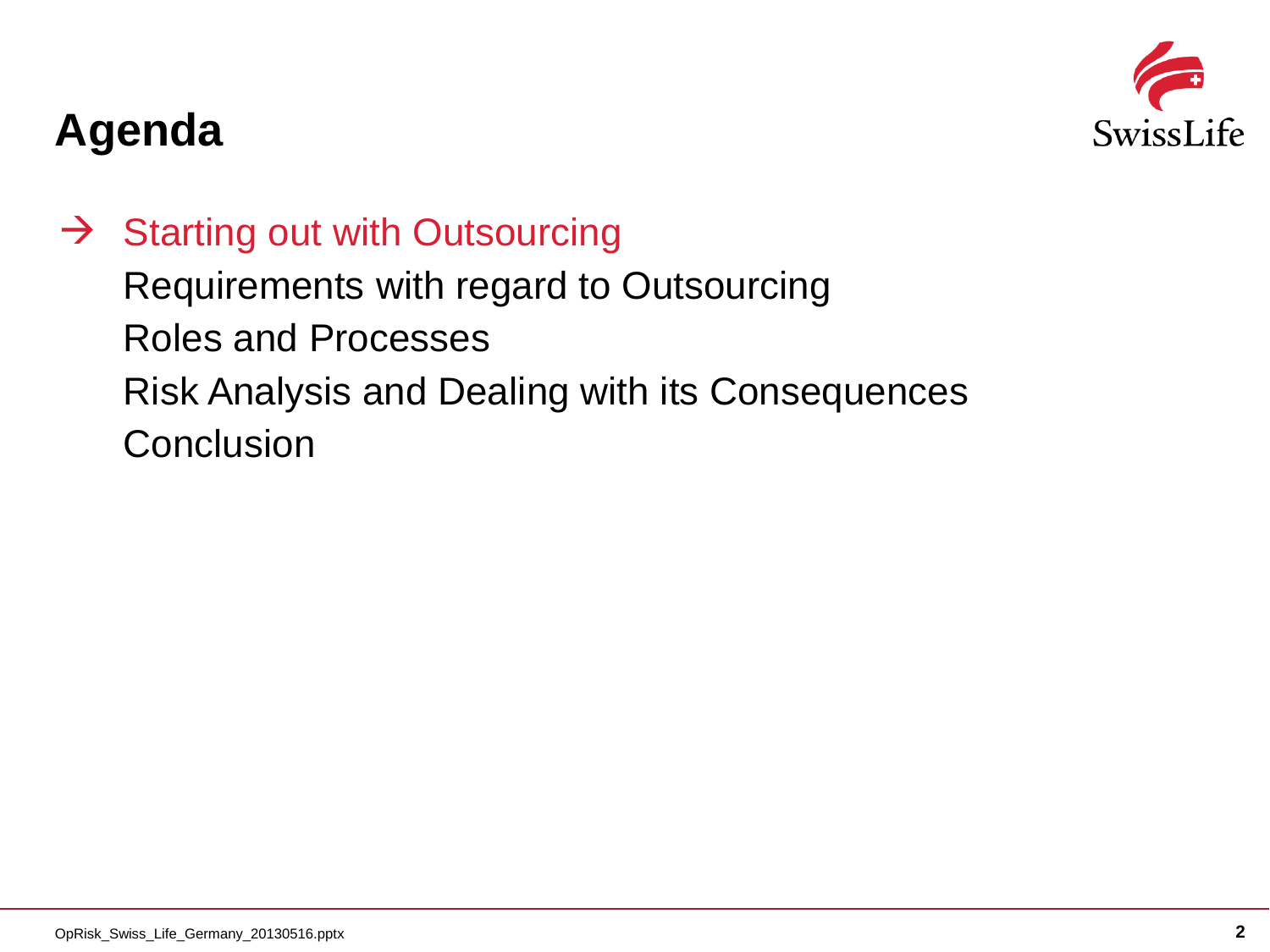

# **Degrees / types of Outsourcing**

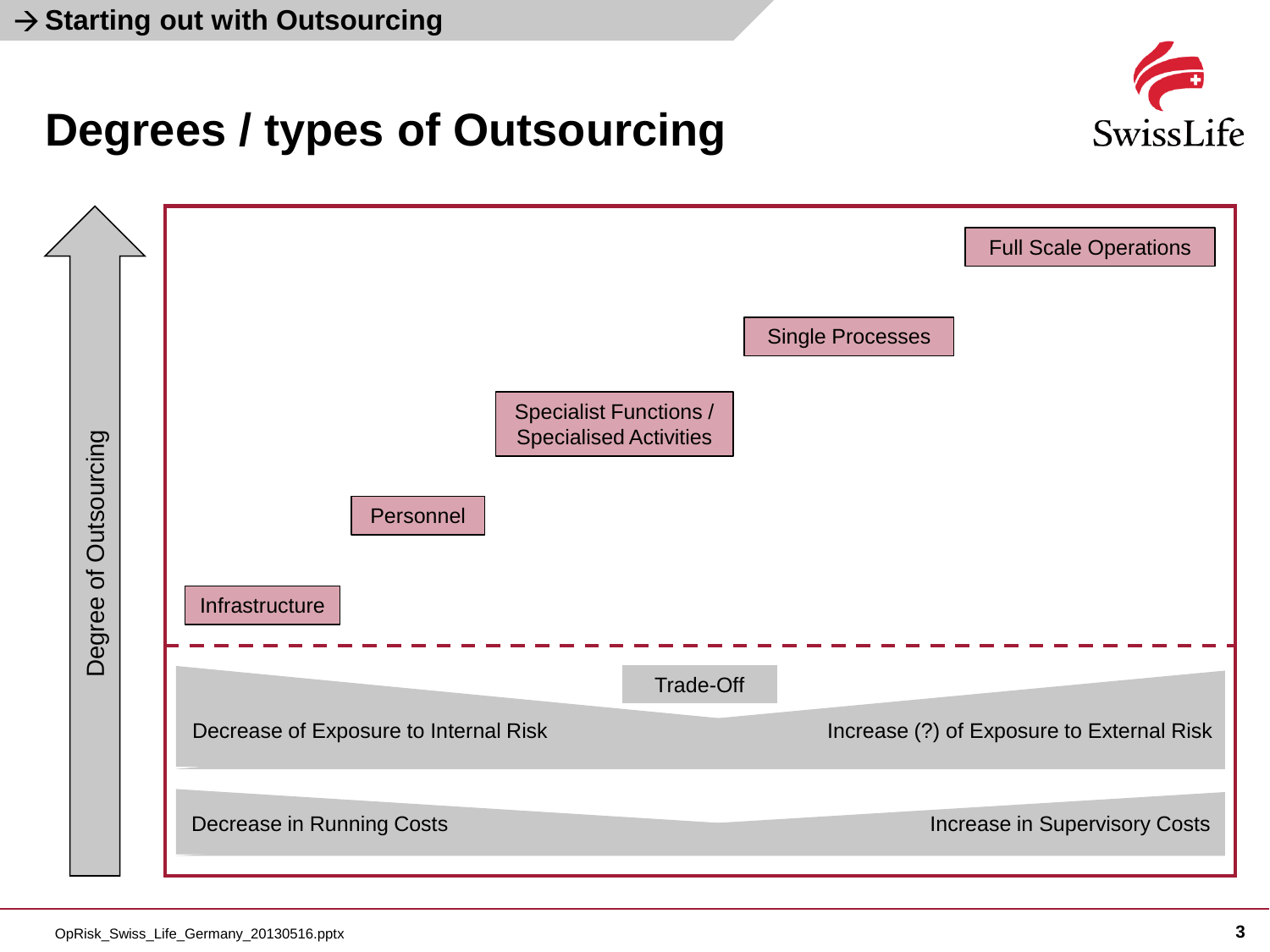## **Expectations connected with / reasons to opt for Outsourcing**



- Increased cost effectiveness / cost reduction via decreased "Total Cost of Ownership"!
- Reliability with regard to fulfilment of regulatory requirements / legal obligations!
- Better performance / higher quality of services (i.e. somebody else can do it better)!
- Lack / availability of scarce internal resources (know-how / qualified employees)!
- Flexibility / economies of scale in the use of resources to meet e.g. Business Continuity Management requirements!
- Clear cap on IT-costs / calculation of IT-costs!
- Concentration on own core-competencies!
- Flexibility with regard to changes in the business model / business!
- Clearly defined contact persons!
- Prolonged life-cycles for the currently installed clients!
- Increase in productivity!

 $\blacksquare$  . . .

- Optimal scalability of resources being used!
- Decrease in capital lockup via mutation of fixed to variable costs!
- No own investments (software, hardware, new technologies)!
	- **Initiation / Commissioning Phase**

**Operation / Monitoring Phase**

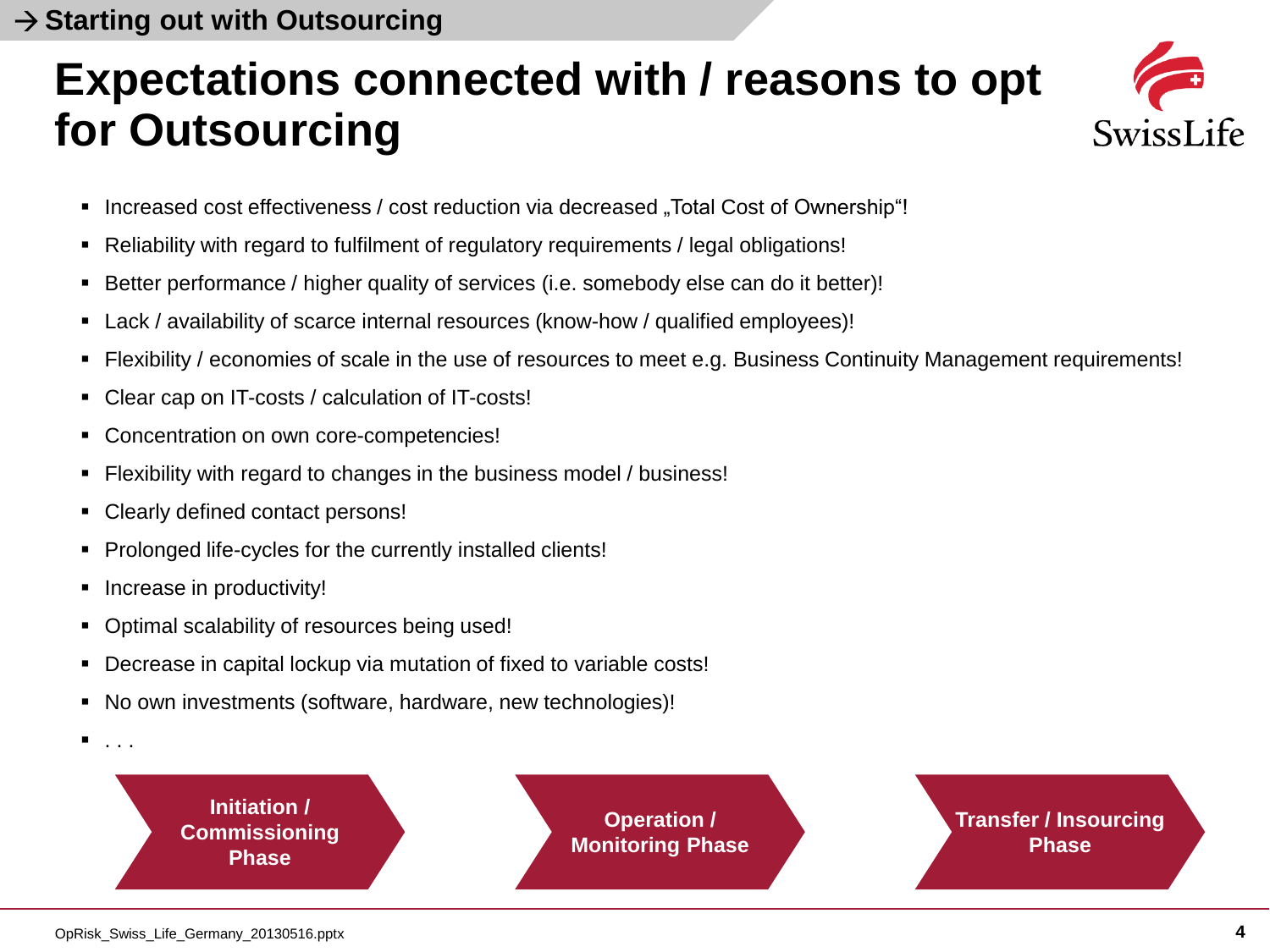# **Possible risks incurred in connection with Outsourcing (I / III)**



- No objective calculation of the Business Case taking into consideration costs
	- costs of transfer of the operations to the service provider
	- running costs of the services
	- costs of the retained organisation (incl. costs of the on-going supervision)
	- costs for the reintegration / transfer of the operations
- Loss of close contact to the customers / the front line
- Deficient selection process (e.g. non-adherence to selection criteria based on quality / reliability of service, deficiencies become visible only in the course of the on-going operations, etc.)
- Deficient transition- / transformation-planning (with ensuing procrastination of unsolved problems)
- Reduction in / loss of expertise with regard to the outsourced processes / applications
- Unclear definitions in the contractual agreements:
	- contract and Service Level Agreements do not match
	- documentation of transferred assets not precise enough
- **Proper information of employees of the outsourcer is not ensured** 
	- **Initiation / Commissioning Phase**

**Operation / Monitoring Phase** **Transfer / Insourcing Phase**

 $\blacksquare$  . . .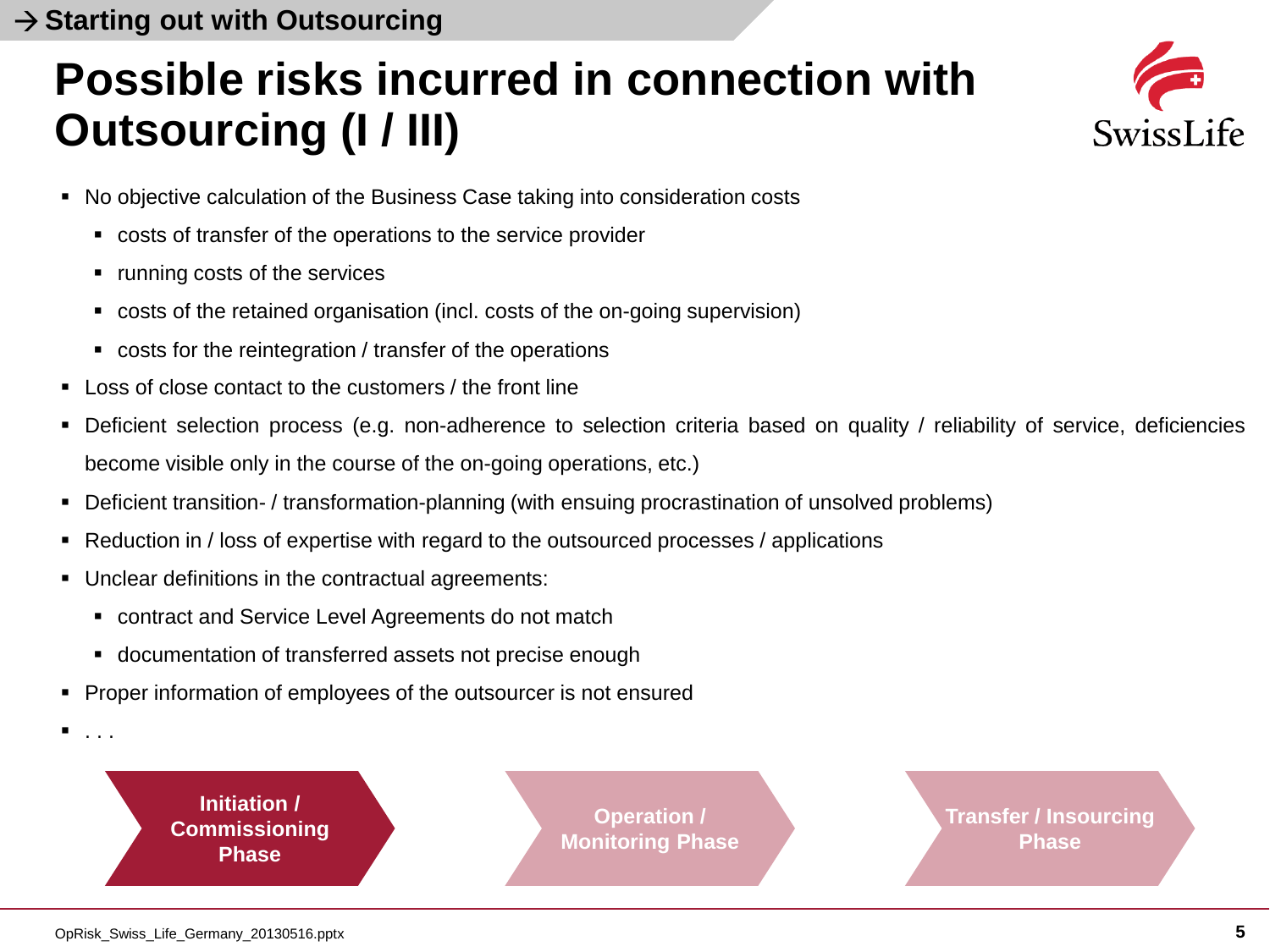# **Possible risks incurred in connection with Outsourcing (II / III)**



- **EXECTS** Loss of control over service standards / regarding the proper execution of the services provided
- Deficiencies with regard to monitoring the service provider properly
- **EXECT** Loss of information with regard to (recurring) problems and their origins
- Uncertainty with regard to the adherence of the provider to internal / regulatory requirements
- **Dependency on third parties / other companies**
- Changes / improvements in the quality of outsourced processes can be effected only indirectly
- Gradual deterioration of knowledge with an ensuing inability to supervise the execution of the outsourced functions / operations
- **Prevention of the loss of informal contacts / know-how generally not ensured**
- **Differing corporate cultures between outsourcer and service provider cause frictional costs**
- Loss of differentiation from competitors of the outsourcer (insofar that the outsourced services are recognized as an important differentiation characteristic)
- . . .



**Operation / Monitoring Phase** **Transfer / Insourcing Phase**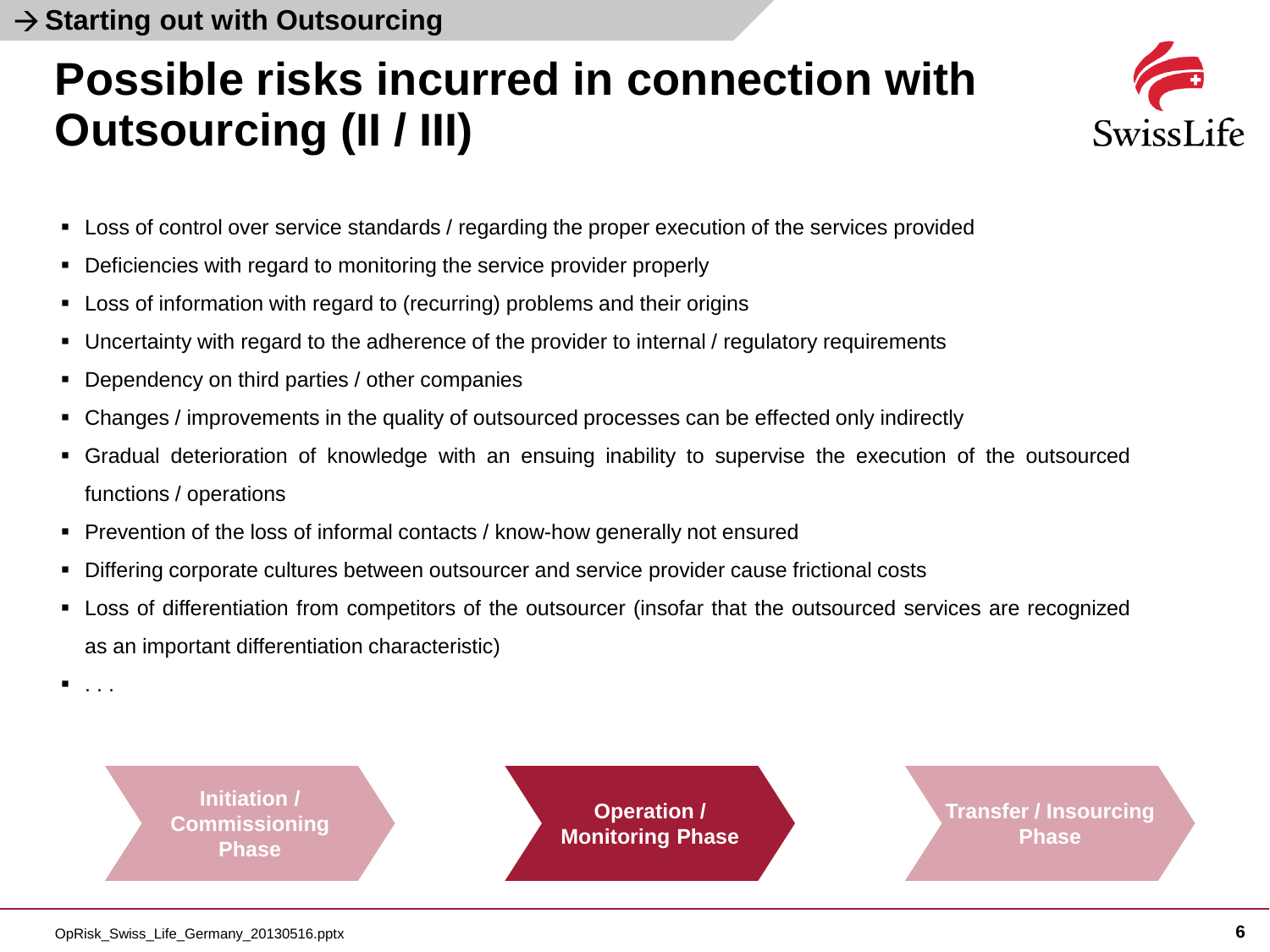# **Possible risks incurred in connection with Outsourcing (III / III)**



- Dependency on the ...
	- **business policy of the service provider**
	- economic health of the service provider (requiring a periodic assessment of the financial stability of the service provider)
- Deficiencies with regard to the contract provisions with the service provider:
	- non-existing contractual requirements to document changes in routines, processes, etc.
	- short notice-period (e.g. three month) with regard to the termination of contract
- Asymmetrical information with regard to running the service
- Increased costs due to (a sudden) need to build up the facilities to run the to be re-integrated services
- Need to . . .
	- insource a service due to the non-availability / limited number of alternative service providers
	- **•** rebuild resources and knowledge in a limited time
- Lack of interest in the provision of high qualitative services of the service provider in the transfer / insourcing phase
- . . .

**Initiation / Commissioning Phase**

**Operation / Monitoring Phase** **Transfer / Insourcing Phase**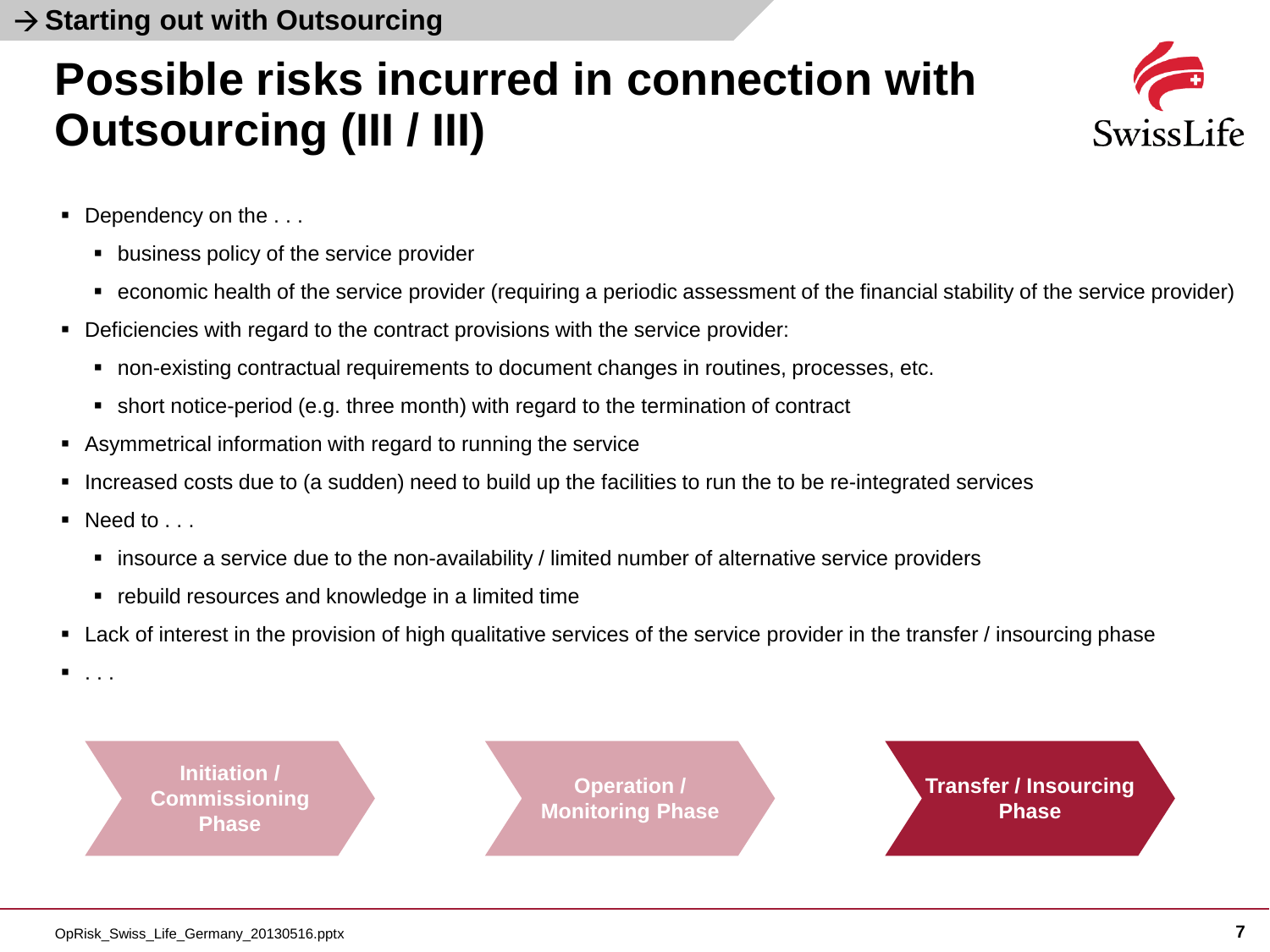

Starting out with Outsourcing

 $\rightarrow$  Requirements with regard to Outsourcing Roles and Processes Risk Analysis and Dealing with its Consequences **Conclusion**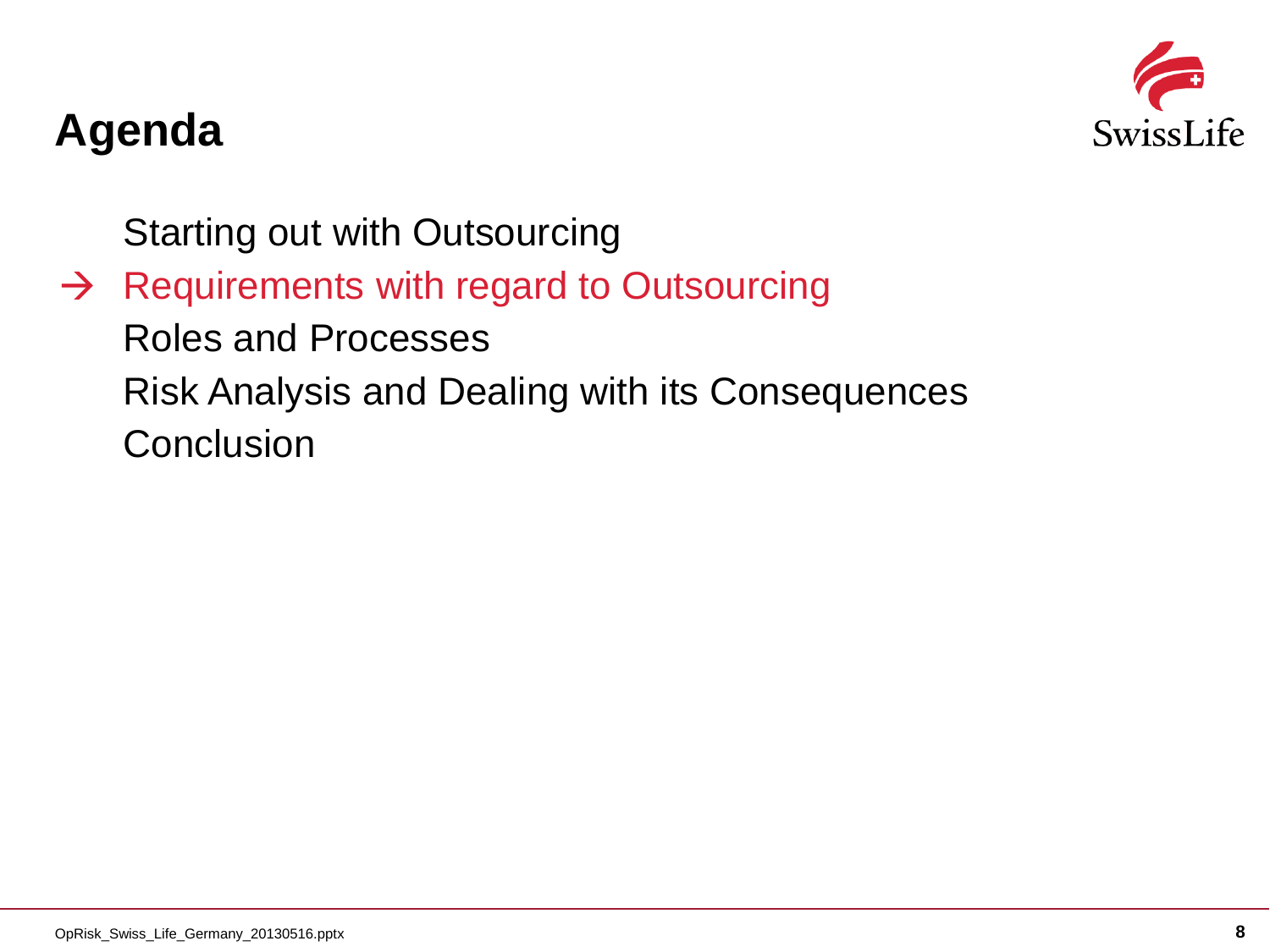# **Requirements with regard to Outsourcing**

- Special legal / regulatory requirements:
	- $M$ MaRisk (VA) Insurance Industry
	- $M$ MaRisk (BA) Banking Industry
- **Solvency II**
- $\blacksquare$  . . .
- Generally applicable national legal requirements:
	- German law requires that adequate measures have to be taken especially to establish a supervision system to identify any developments that might endanger the further existence of the company.
	- Respective national laws governing standards and procedures to ensure data security
- $\blacksquare$  . . .
- **Economic considerations:** 
	- **Ensuring the continuation of operational processes**
	- **Ensuring quality standards in production / services**
	- Reputational considerations
- Industry and social standards / requirements (e.g. "Code of Ethics and Business Practice Standards for Outsourcing Professionals" of the Outsourcing Standards Board (OSB))



Supervision Degree of Supervision  $\mathcal{P}$ Degree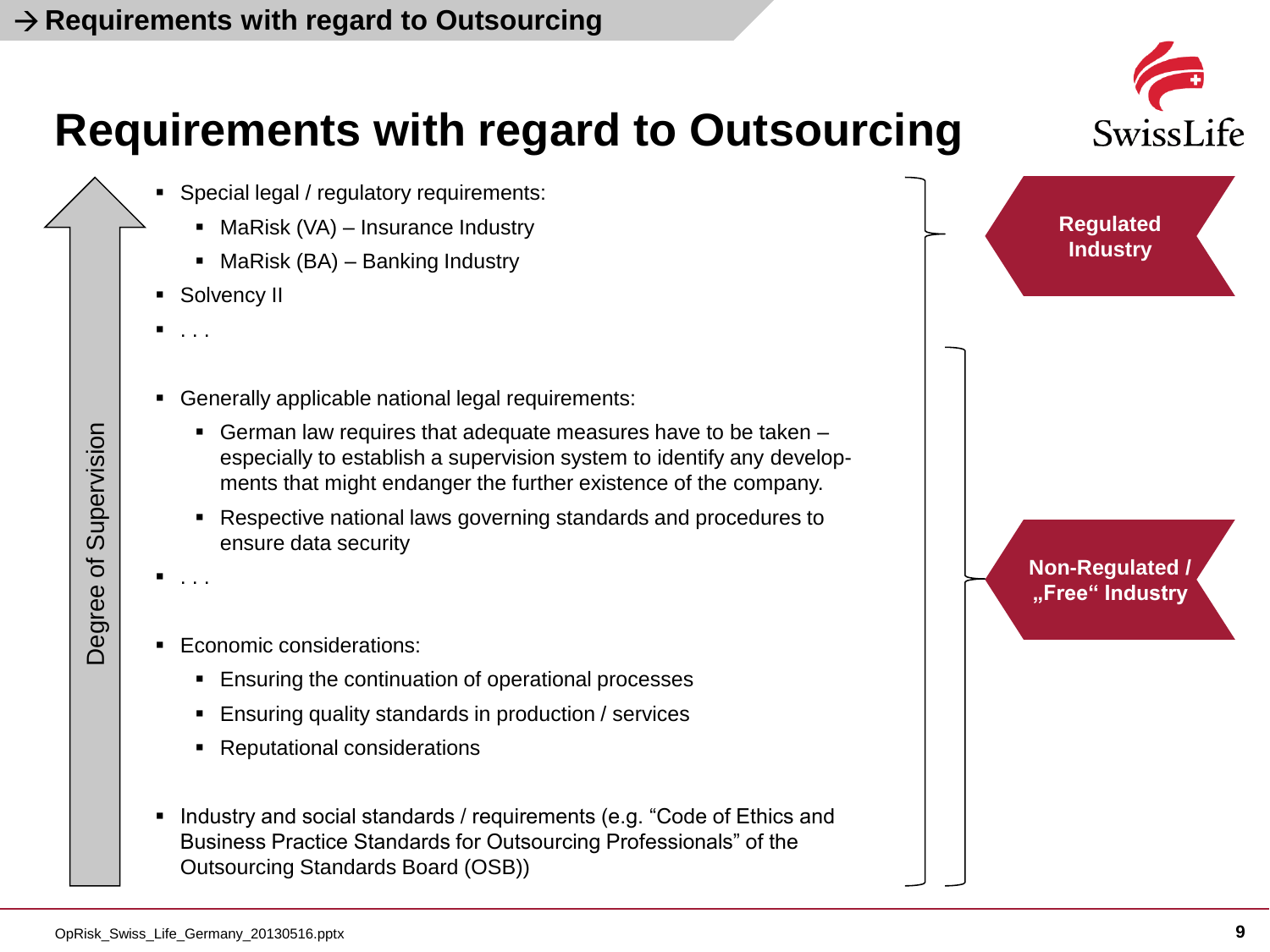

Starting out with Outsourcing

Requirements with regard to Outsourcing

### $\rightarrow$  Roles and Processes

Risk Analysis and Dealing with its Consequences **Conclusion**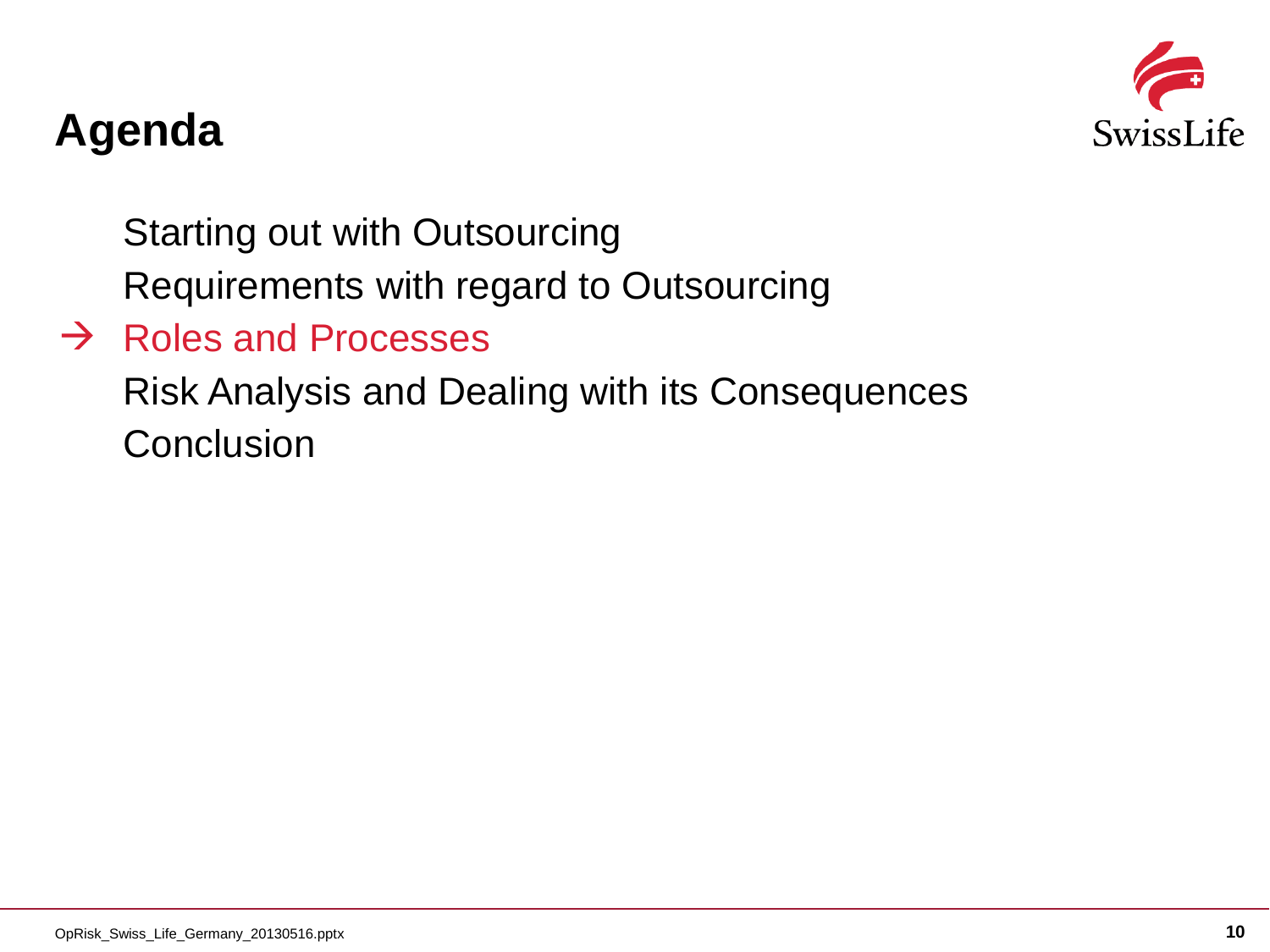## **A well defined governance is based upon clear-cut roles!**



**Roles** Outsourcing Project / Team Coordination / Outsourcing-**Controlling** Legal, IT, Compliance, . . . Outsourcing Unit Evaluates the business case for the proposed Outsourcing Assesses different options / service providers Defines requirements to be taken into consideration  $\blacksquare$  . . . . Coordinates the analysis of risks / evaluation-process (initially and on-going) Uses standardized tools to evaluate the risks incurred Maintains the methodology / tools used for the risk analysis **Escalates** – where risks are surpassing pre-defined limits – to the management  $\blacksquare$ . . . . Advisory function regarding the analysis of the Outsourcing endeavour (Currently) Responsible for the activities to be Outsourced (Ongoing) Supervision of SLAs / fulfillment of the stipulations of the contract  $\blacksquare$  . . . . **Responsibilities**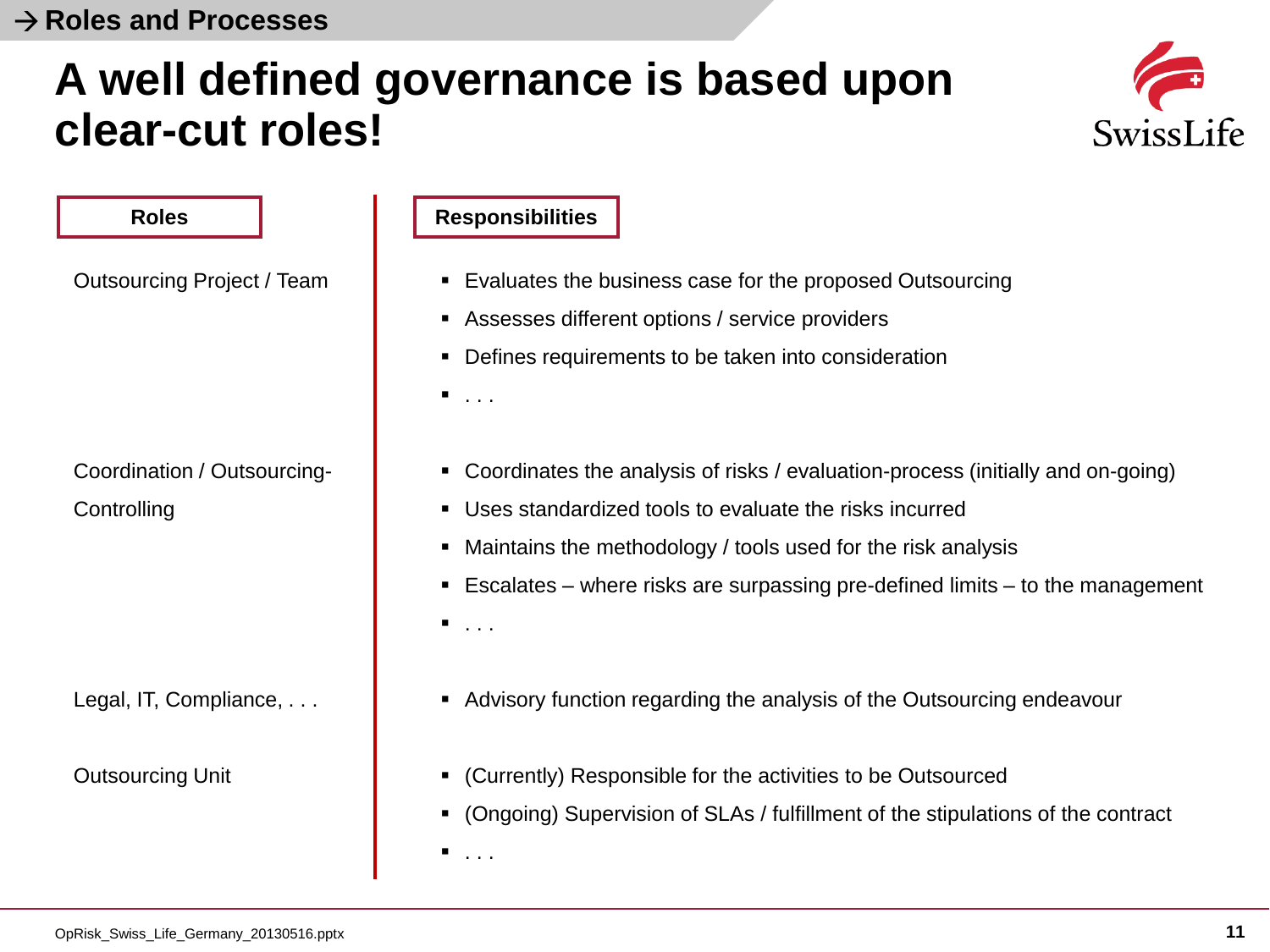## **The process should be set-up with the aim to keep risks at bay . . .**



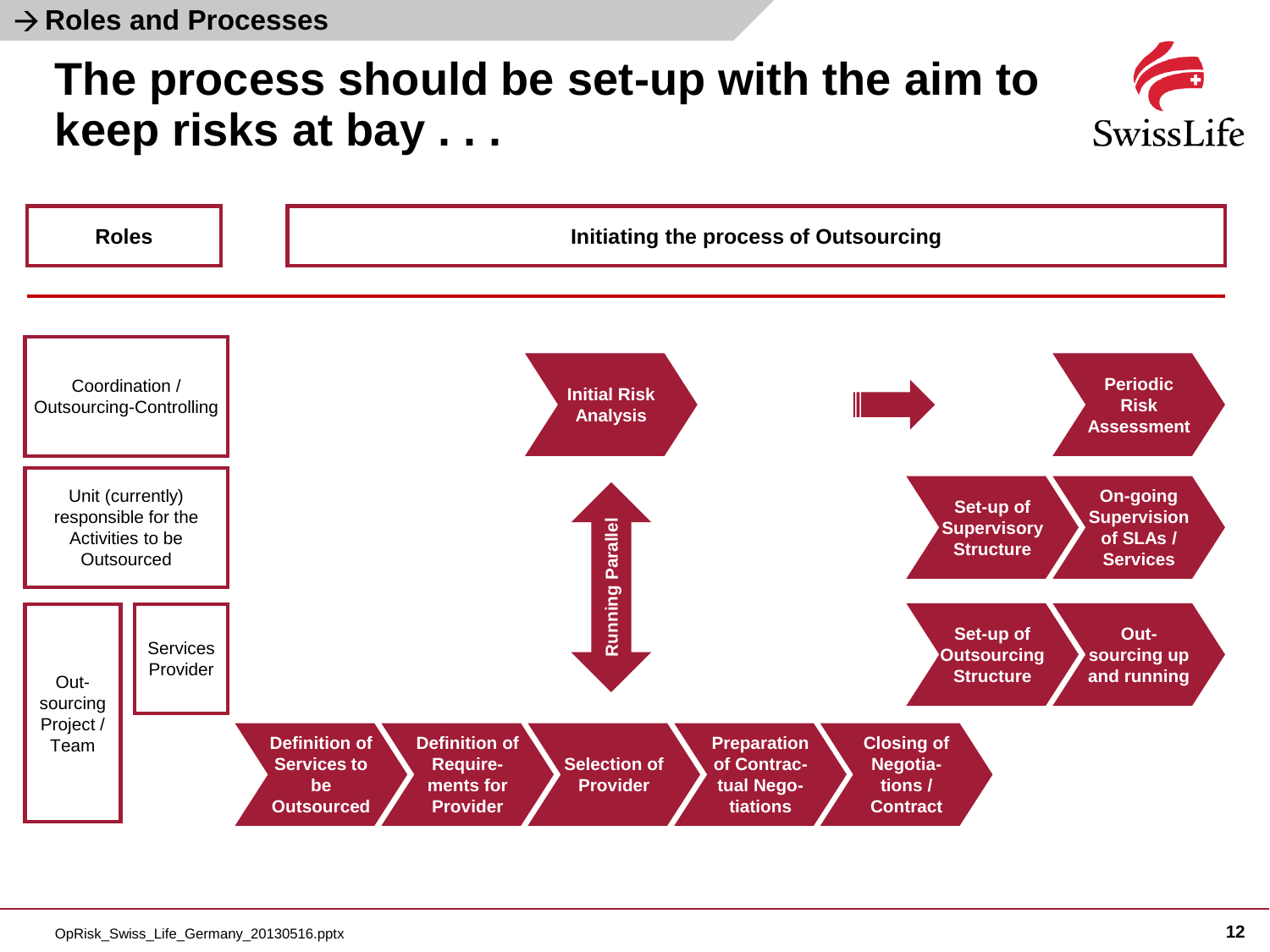## **. . . nevertheless there exist common vulnerabilities even when such a process is set up!**



SwissLife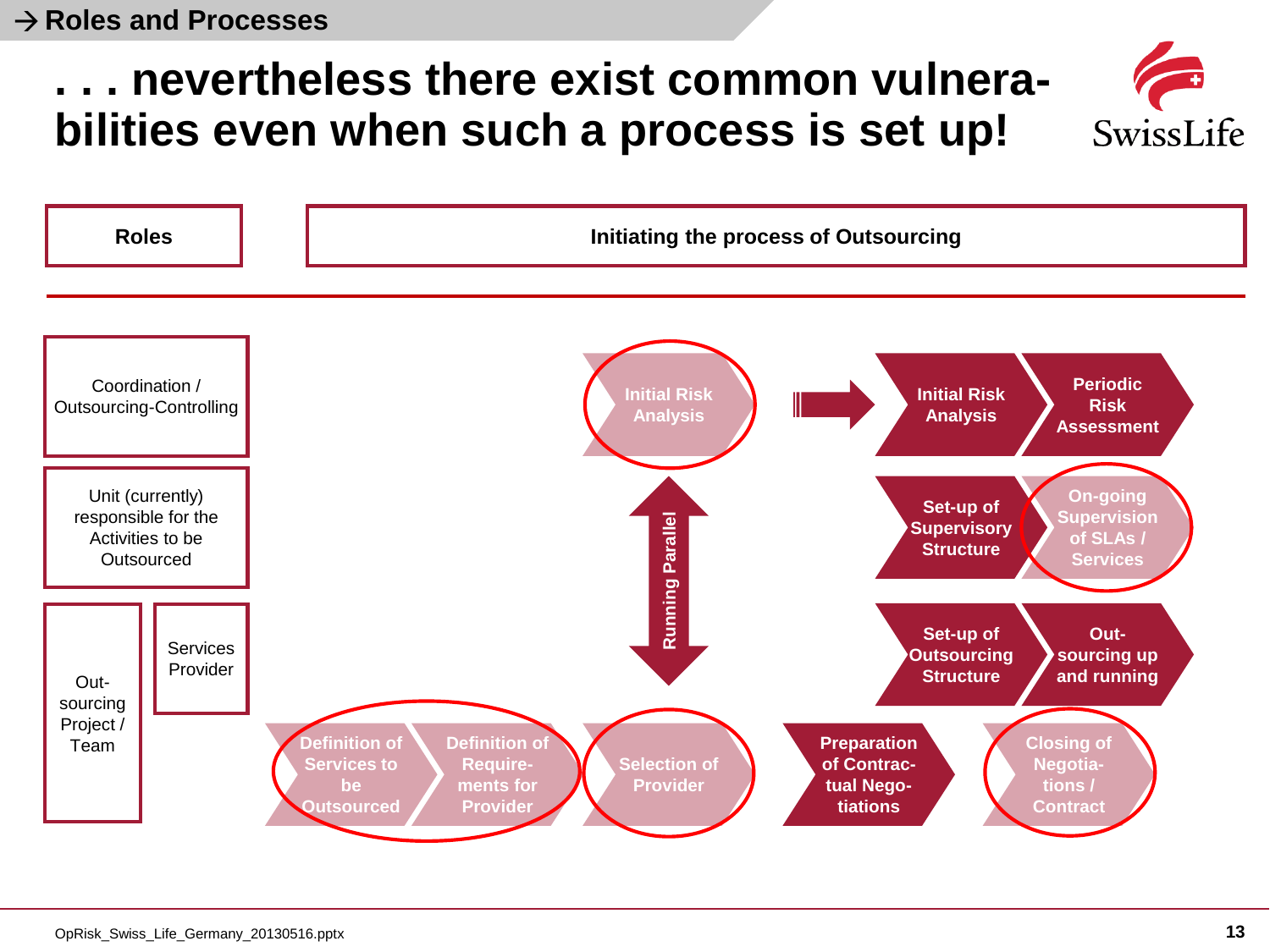# **A key vulnerability can arise in context with the proper supervision of the ongoing operations!**

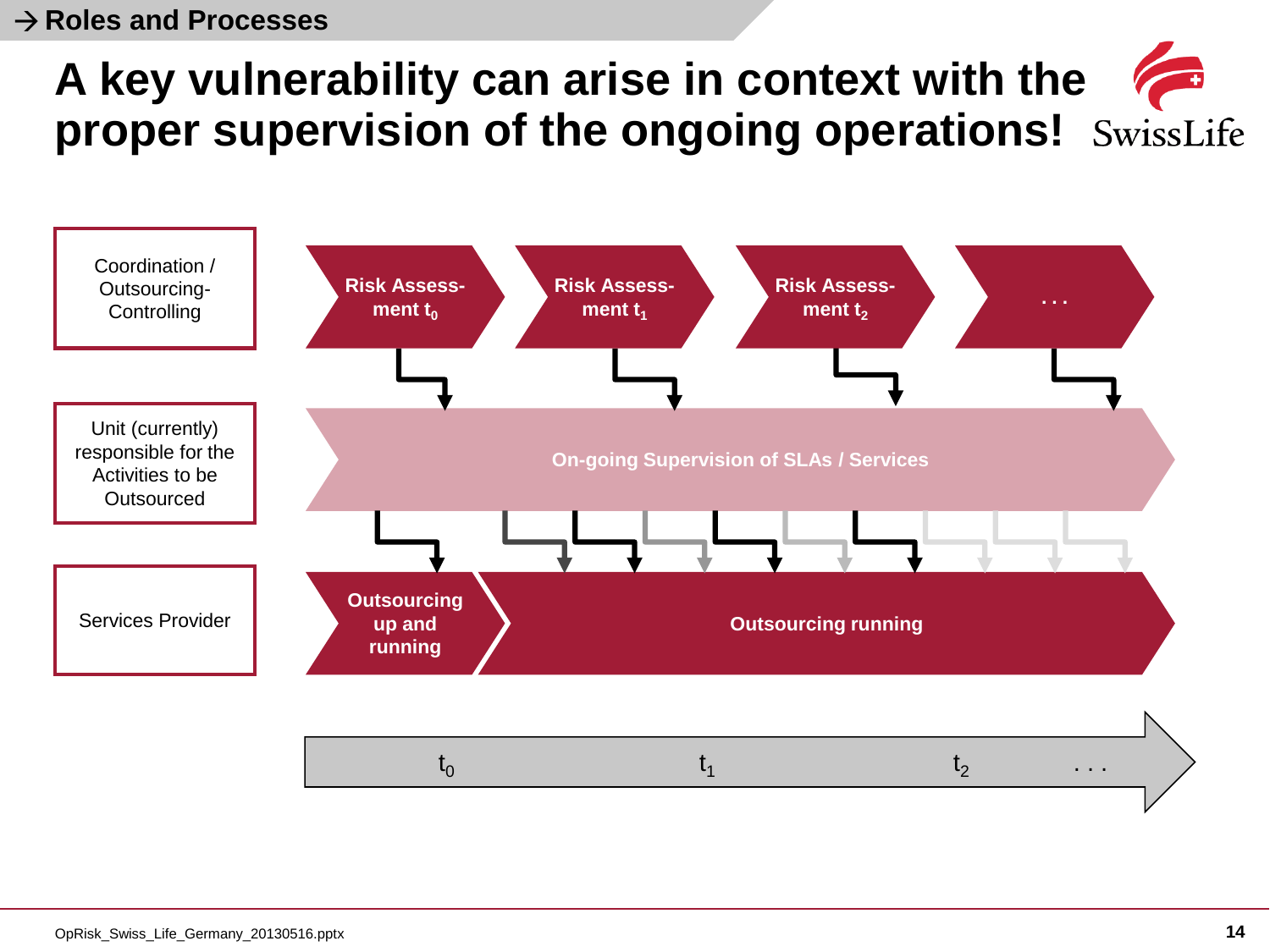## **Extra- vs. Intra-Group-Outsourcing**



**Extra-Group-Outsourcing**

- Companies are not related to each other in any way the relationship is purely business driven.
- The relationship is defined via a contractual arrangement containing standardized elements, e.g.:
	- Contract is limited to a certain time period or is subject to a periodic review by the outsourcer.
	- Service Level Agreements are well defined, controlled / monitored and subject to a periodic review.
	- $\blacksquare$  Penalties (as well as the criteria when they can be enacted) are well defined in case that the criteria are met the pertinent actions are truly being taken!



The outsourcer is perceived as a client which generates profit but only when the contract is honored with an adequate service!

**Intra-Group-Outsourcing**

- There exists between the outsourcer and the service provider a direct or indirect in terms of corporate ownership structure – relationship , e.g. being subsidiaries / affiliates of the same mother, mother company vs. affiliate, etc..
- The relationship is generally characterized by a weak awareness of the roles that each partner has in this venture, e.g. supervisory roles of the outsourcer is not taken so seriously.
- SLAs are not well defined and are not respectively can not be accompanied by pertinent penal action!



The outsourcer is perceived as a useful member of the corporate family which can share into the costs of running a part of the business!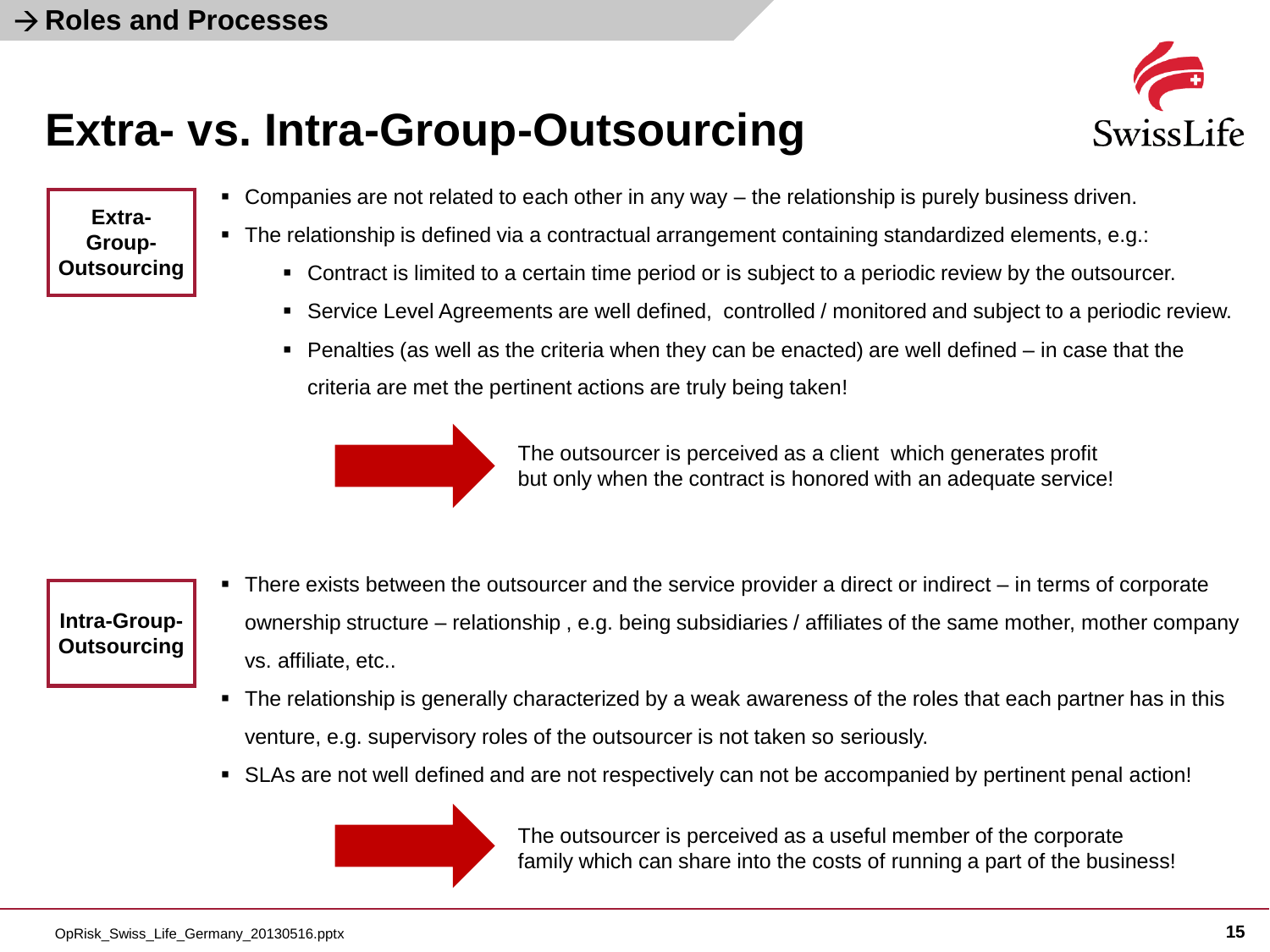

Starting out with Outsourcing Requirements with regard to Outsourcing Roles and Processes

 $\rightarrow$  Risk Analysis and Dealing with its Consequences **Conclusion**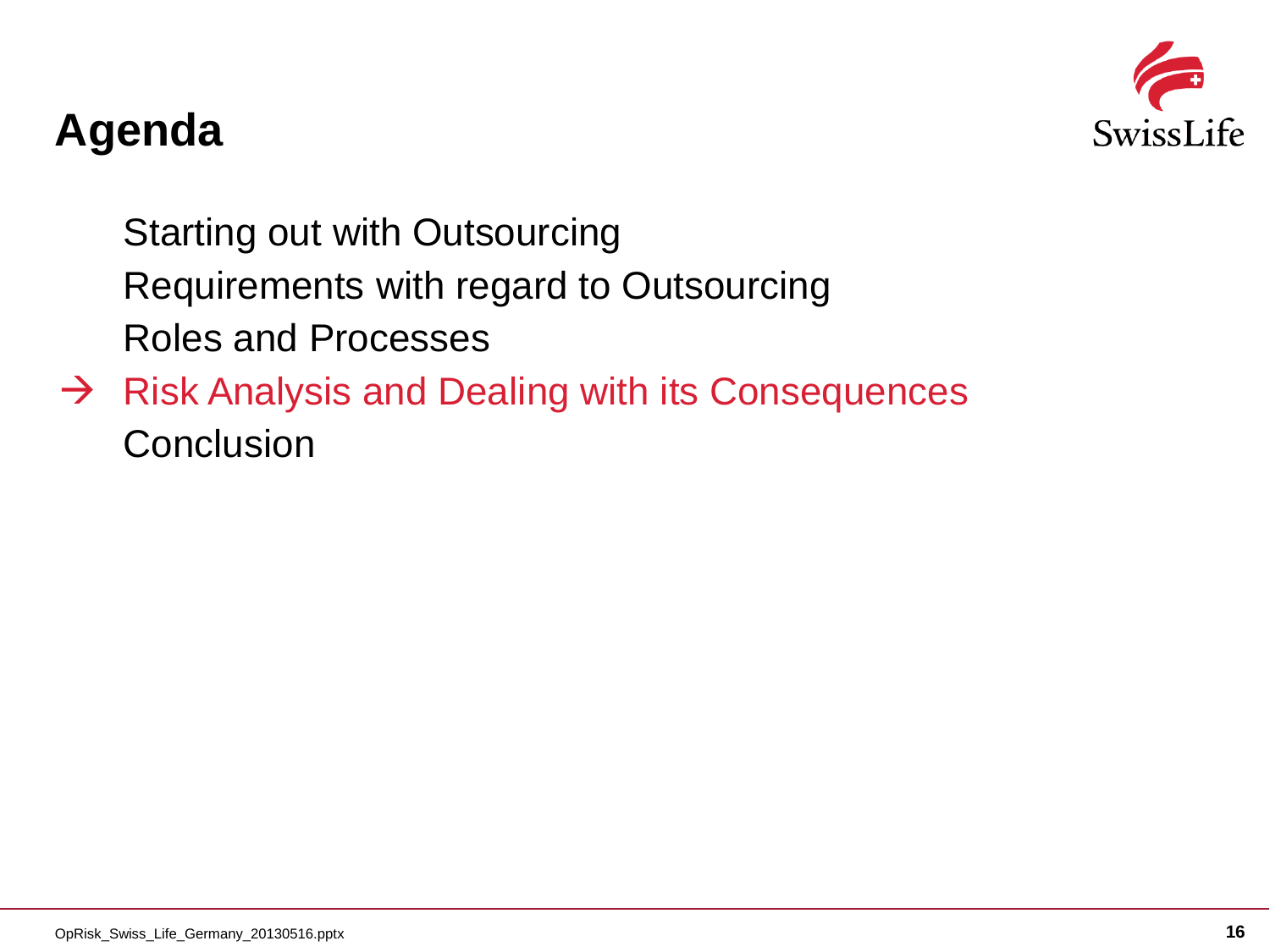# **The analysis can end with the dire conclusion that an insourcing is to be considered!**



**SwissLife**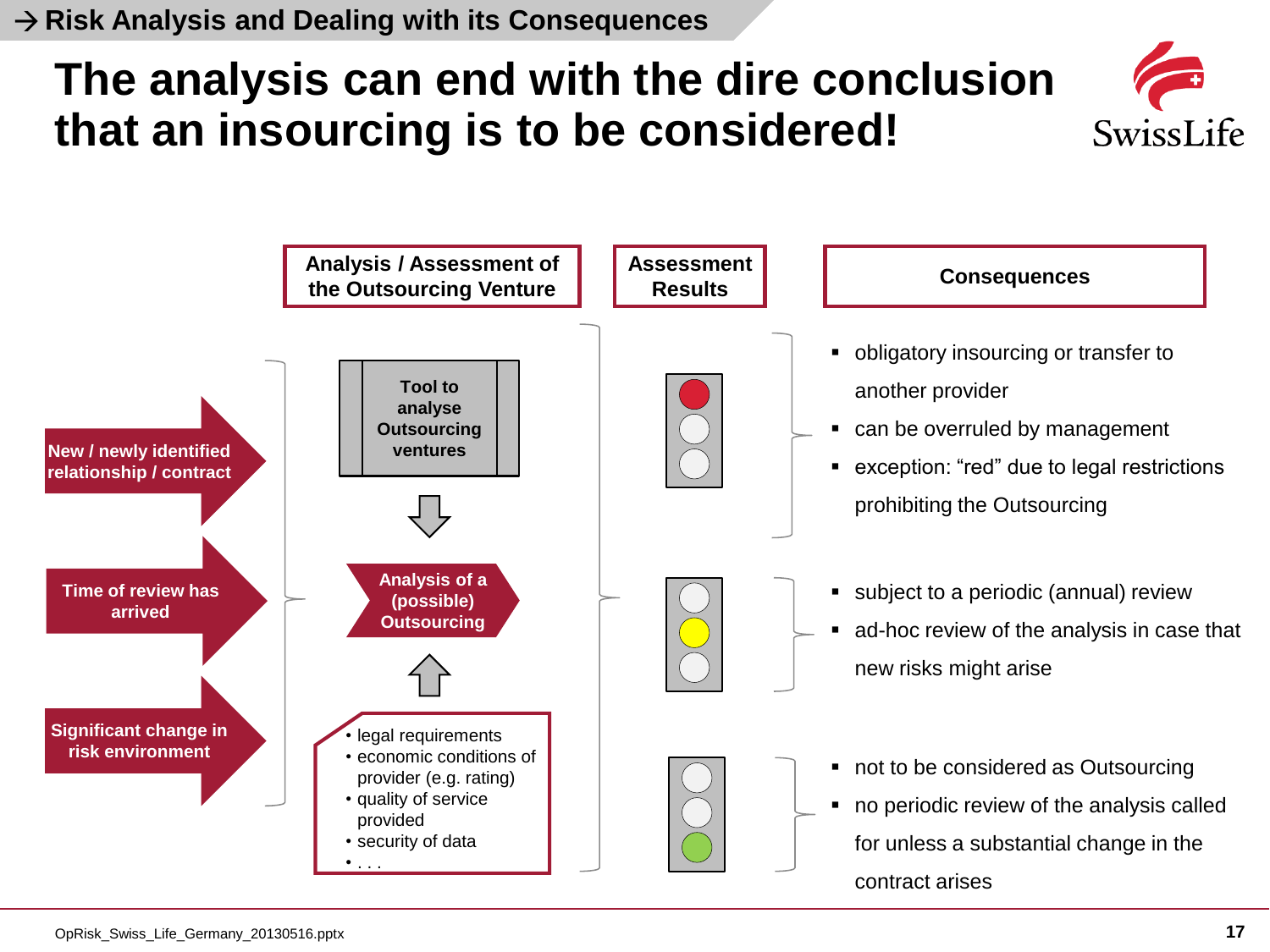

Starting out with Outsourcing Requirements with regard to Outsourcing Roles and Processes Risk Analysis and Dealing with its Consequences  $\rightarrow$  Conclusion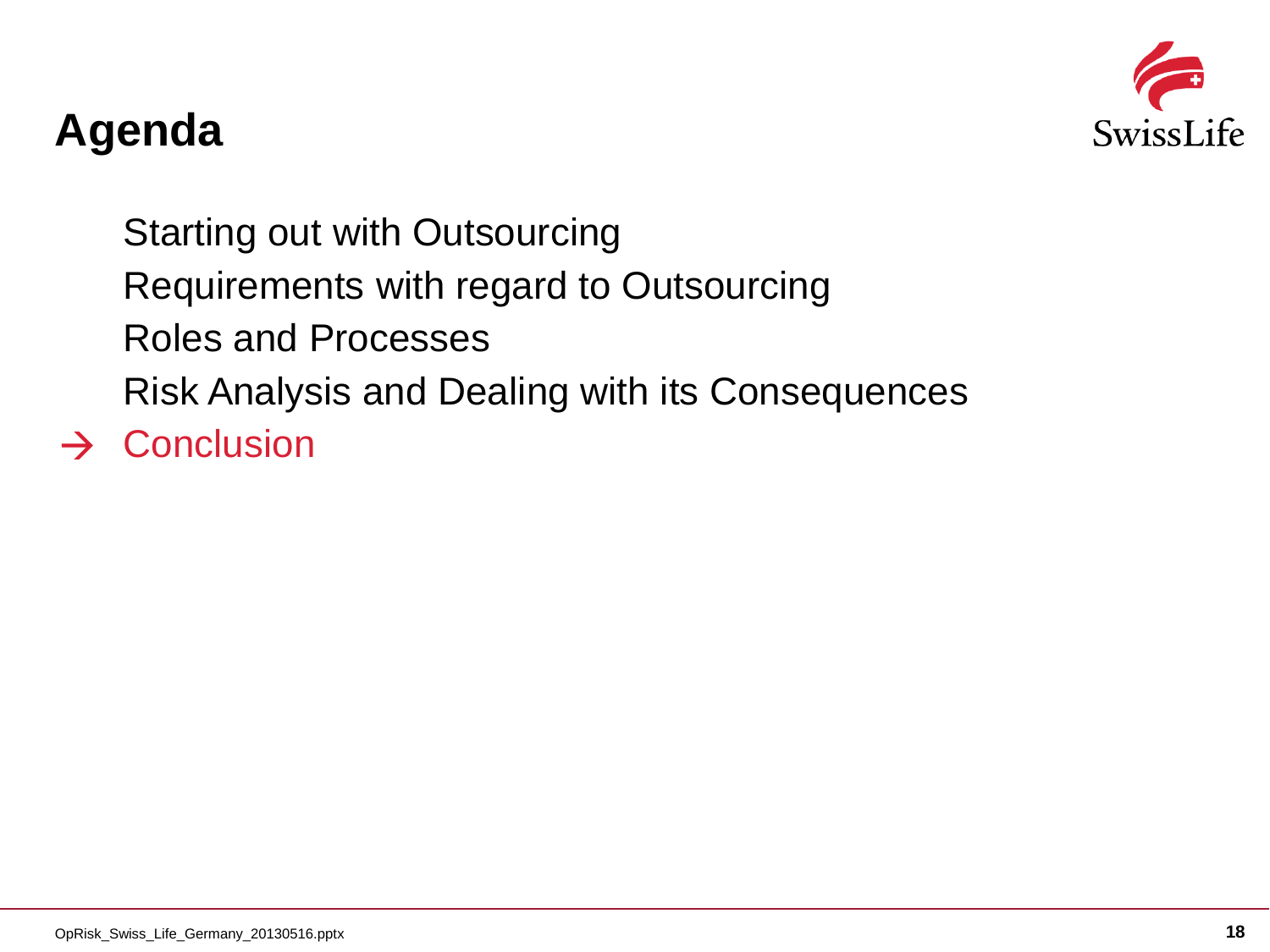### **Lessons learned in dealing with Outsourcing Swiss**

- Outsourcing endeavours are commenced mostly with economic and organizational objectives in mind. As a usually side-effect a reduction in the level of the risks incurred can truly be achieved.
- One has to keep in mind that outsourcing means only a mutation of the risks incurred:



Out of sight is not out of mind! The management responsibilities still rest with the outsourcer!

 $\blacksquare$  If an effective risk reduction is intended certain rules have to be followed:

Strict observance and enforcement of the legal requirements regarding the outsourced functions by both parties (the outsourcer and the service provider)!

Clear delineation of roles / responsibilities over the whole period of the outsourcing endeavour!



Intra-Group-Outsourcing should always follow the same rules as "ordinary" (Extra-Group-) Outsourcing! The business case should follow a profit- and not a cost-oriented line!

Absolutely avoid a situation in which you are locked-in with the service provider and he can hold you hostage!

The (financial) health of the service provider as well as of the relationship proper should be kept in mind!